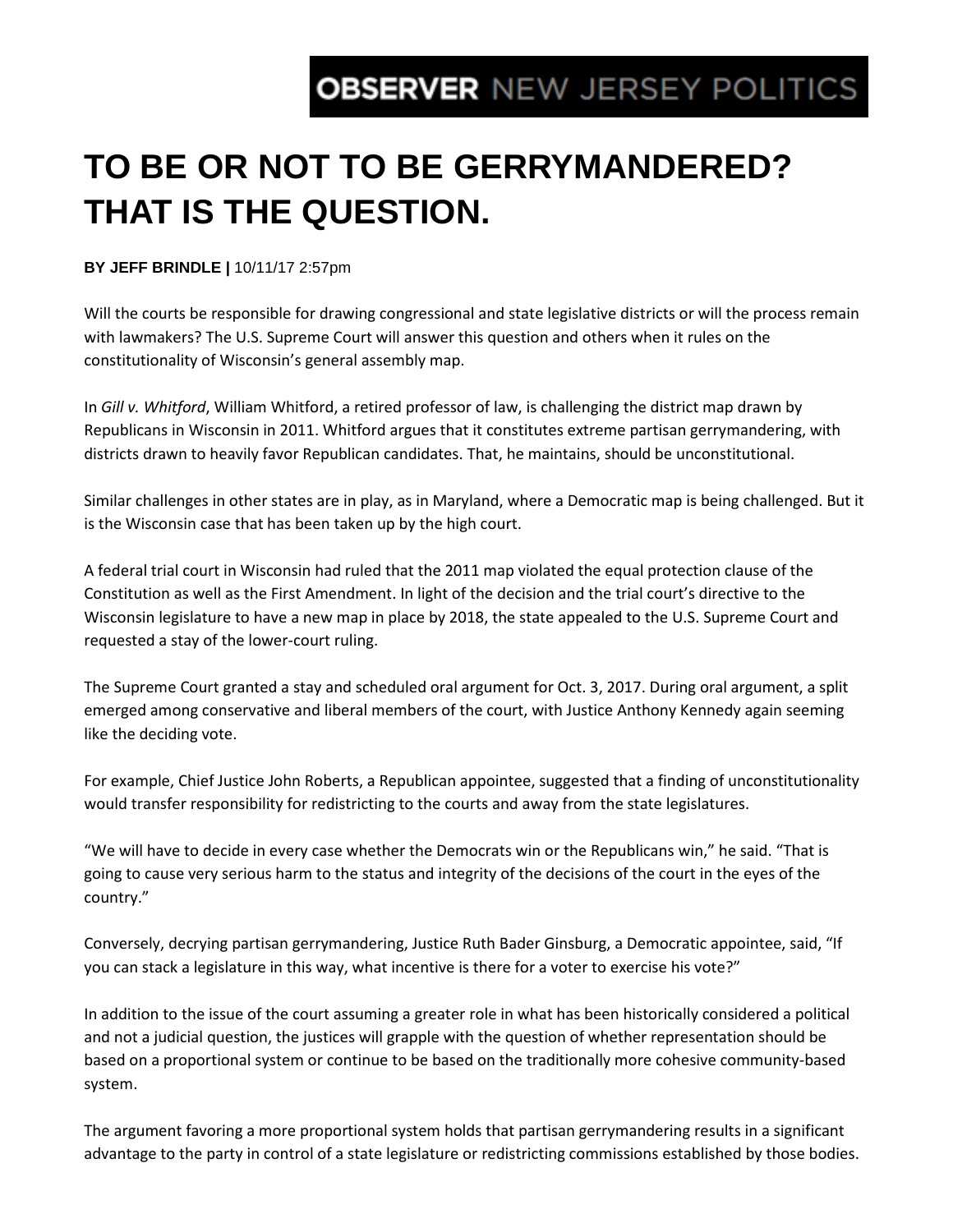They maintain that the seats held by the majority party are disproportionate to the vote the party's candidates received statewide.

In the Wisconsin case, the plaintiffs point to the fact that in 2012 Assembly elections, Democrats received 53 percent of the vote statewide but won only 39 percent of Assembly seats, or 39 out of 99.

Put another way, Republicans won 47 percent of the vote yet captured 60 Assembly seats.

Defenders of the current system, on the other hand, argue that representation based on a proportional model would result in less geographically cohesive and contiguous districts leading to communities being divided as well as the further division of counties.

They maintain that a map drawn on the basis of the proportion of the statewide vote received by party candidates would be less democratic than one based on more compact districts.

This would result in even more weirdly-shaped, gerrymandered districts and would separate groups and individuals that have similar concerns and interests.

The Supreme Court did take up the issue of partisan gerrymandering in 2004 in Vieth v. Jubelirer. In that case, the court could not agree on a test to measure when gerrymandering becomes unconstitutional.

The plaintiffs this time, however, have developed a mathematically-based "efficiency gap" measure to answer the court's previous concern about how to determine the standard by which a map is unconstitutional due to partisan gerrymandering.

The efficiency gap standard suggests that votes are wasted when voters are bunched into districts to favor one party over the other. This means that the vote within a district for candidates of one party or the other reach a figure beyond that which is necessary to win.

In other words, if a district vote is consistently more than 55 percent of the vote for one party over the other, it would meet the standard of an efficiency gap.

Which way the court will rule is anyone's guess. Justice Kennedy, presumably the deciding vote, left the window open in 2004 to hearing a partisan gerrymandering case if presented with a workable standard for deciding these disputes.

If the court were to find partisan gerrymandering unconstitutional, it would have widespread consequences, including in New Jersey.

For example, in the 2009 and 2013 Assembly elections, Republican candidates received 52 percent of the vote statewide (2011 results were not available). In 2015, they received 46 percent of the vote statewide.

Yet, in those same elections, Democrats ended up in control of 58 percent to 65 percent of the 80 Assembly seats.

Thus, moving forward, a proportional system in New Jersey would make legislative elections more competitive. At the same time, more competitive elections would drive up spending on those elections.